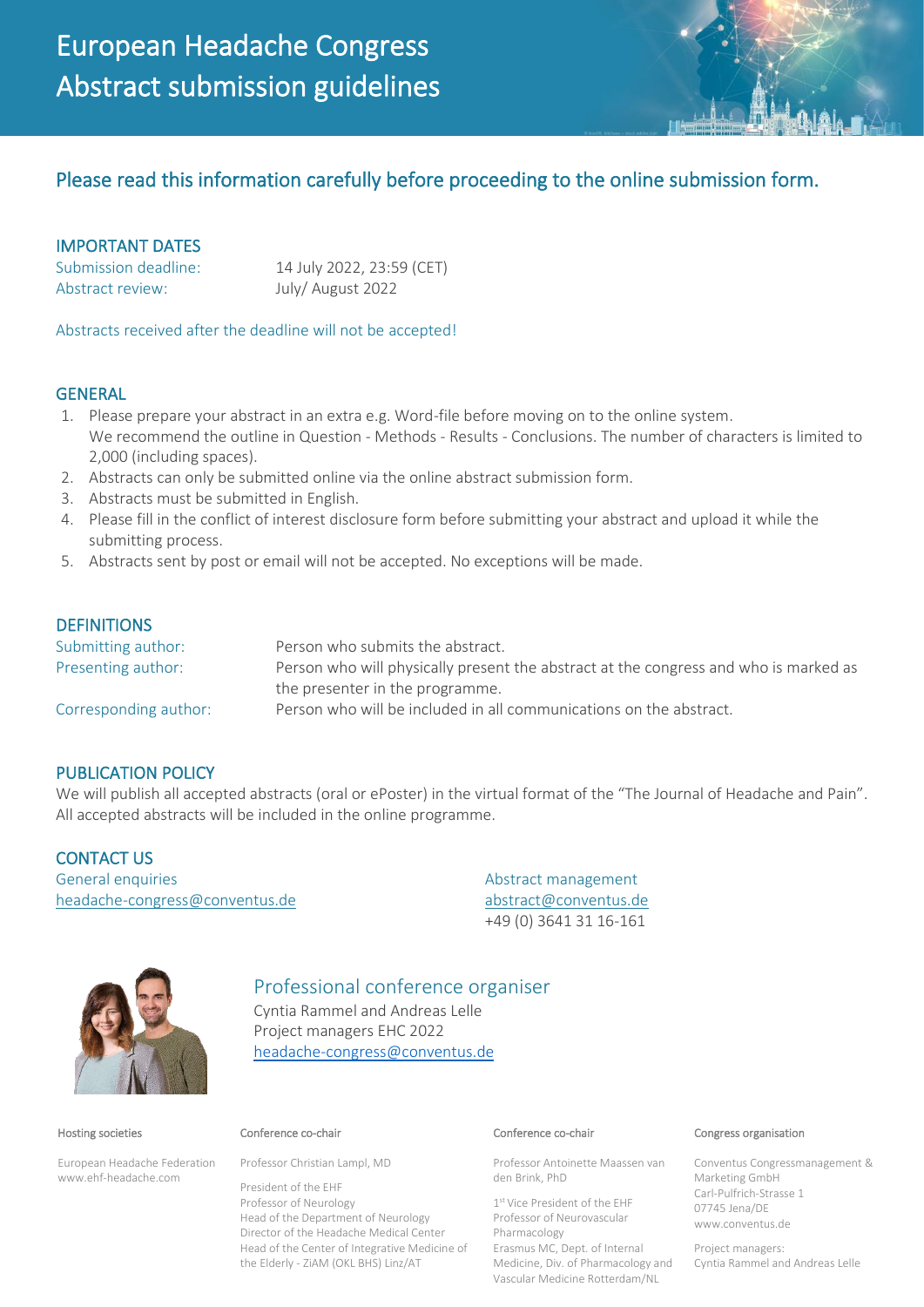# European Headache Congress Abstract submission guidelines

# **TOPICS**

- o Basic science, animal models in headache research
- o Cervicogenic headache
- o CGRP inhibitors in the clinic
- o Cluster headache
- o COVID and headache
- o Data science in research and digital medicine
- o Epidemiology
- o Genetics genomics | RNA
- o Glymphatic system
- o Guidelines in headache
- o Headache, hormones and dietary
- o Headache in children and adolescents
- o Headache in children and adolescents
- o Headache in the elderly
- o Headache, thalamus and other brain nuclei
- o Idiopathic intracranial hypertension
- o Medication overuse headache
- o Migraine
- o Multidisciplinary clinical assessments
- o Neuroimaging in headache disorders
- o Neuromodulation and nerve blocks
- o Neuropeptides, channels in headache
- o Oro-facial and temporomandibular disorders
- o Pathophysiology others than migraine and cluster
- o Posttraumatic headache disorders
- o Secondary headaches
- o Tension type headache
- o Trigeminal neuralgia
- o TRP channels and headache

# AFTER THE SUBMISSION

- 1. The reviewers will judge the abstracts according to the relevance to EHC 2022. They will assess the standard of English, objectivity of statements, description of the work, suitability of methods to aims, conclusions confirmed by objective results, ethics, scientific value, potential clinical value, originality of work and overall impression.
- 2. The submitting, presenting and corresponding authors will be notified by the end of July 2022, whether the abstract has been accepted. Notifications will be sent via email to the email address provided during submission. It is the authors' responsibility to ensure that emails from EHC 2022 can reach them. Within the notification authors will be informed of the date, time and form of their presentation.
- 3. The presenting author must be a registered participant. Please note that the presenting author is not automatically registered by submitting an abstract. Regular registration is obligatory and binding and implies payment of the registration fee. For registration, please click [here.](https://www.headache-congress.org/registration)

### PRESENTATION OF ABSTRACTS

- 1. Abstracts can be accepted either as poster or oral presentations.
- 2. If your abstract is accepted as an ePoster, you will be requested to be available for discussion during the corresponding moderated poster viewing session.
- 3. Oral presentations will be given further information on length of lecture and presentation details closer to the meeting.
- 4. Full presentation guidelines will be sent after the final allocation of abstracts to the programme.

### Hosting societies

European Headache Federation www.ehf-headache.com

### Conference co-chair Conference co-chair Congress organisation

Professor Christian Lampl, MD

President of the EHF Professor of Neurology Head of the Department of Neurology Director of the Headache Medical Center Head of the Center of Integrative Medicine of the Elderly - ZiAM (OKL BHS) Linz/AT

Professor Antoinette Maassen van den Brink, PhD

1 st Vice President of the EHF Professor of Neurovascular Pharmacology Erasmus MC, Dept. of Internal Medicine, Div. of Pharmacology and Vascular Medicine Rotterdam/NL

Conventus Congressmanagement & Marketing GmbH Carl-Pulfrich-Strasse 1 07745 Jena/DE www.conventus.de

Project managers: Cyntia Rammel and Andreas Lelle